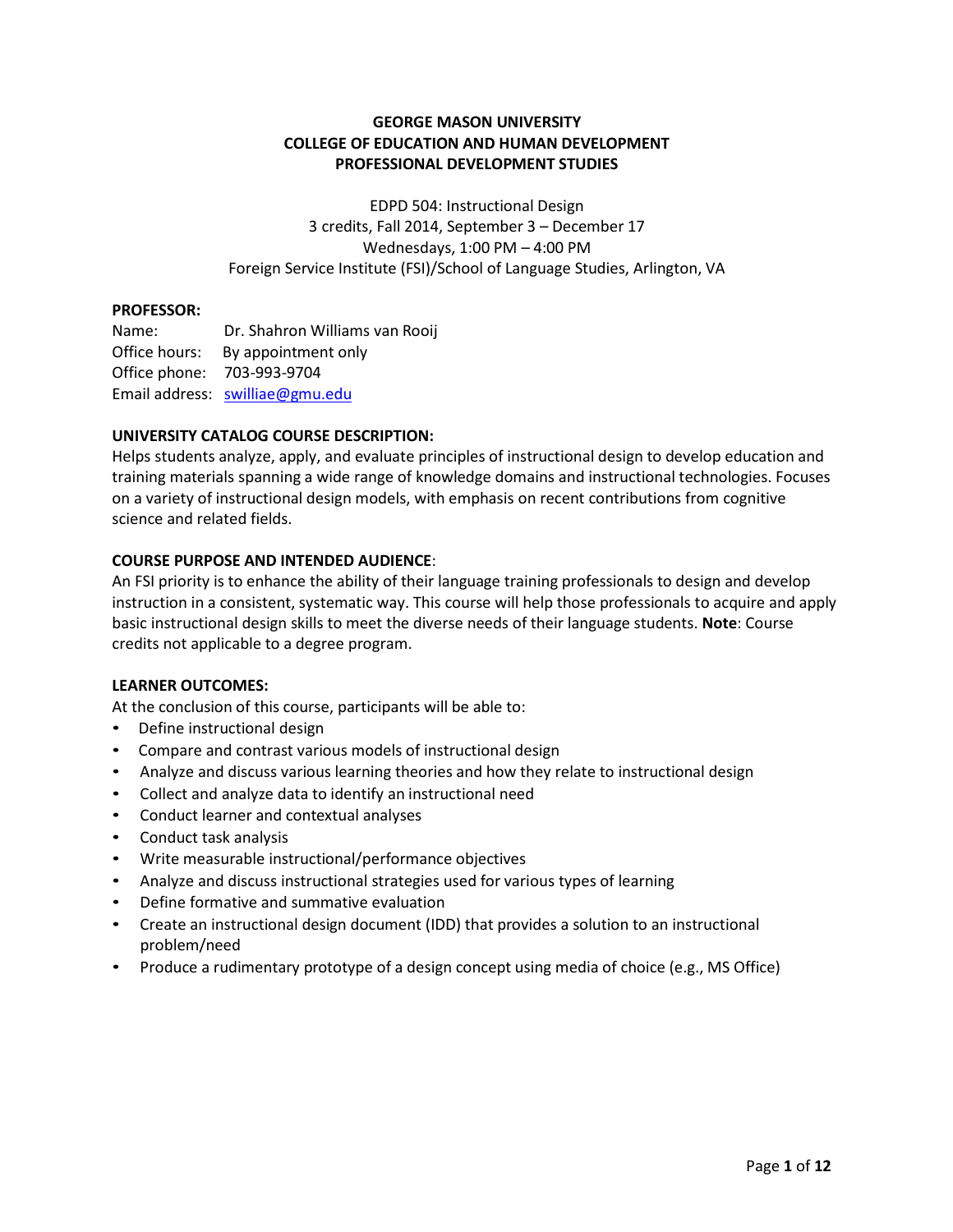## **PROFESSIONAL STANDARDS**:

## **International Board of Standards for Training, Performance and Instruction [\(IBSTPI\)](http://ibstpi.org/downloads/InstructionalDesignCompetencies.pdf), Instructional Design Competencies**

- A. Professional foundations
	- a. Communicate effectively in visual, oral and written form
- B. Planning and analysis
	- a. Conduct a needs assessment
	- b. Design a curriculum or program
	- c. Select and use a variety of techniques for determining instructional content
	- d. Identify and describe target population characteristics
	- e. Analyze the characteristics of the environment
	- f. Analyze the characteristics of existing and emerging technologies and their use in an instructional environment
	- g. Reflect upon the elements of a situation before finalizing design solutions and strategies
- C. Design and development
	- a. Select and use a variety of techniques to define and sequence the instructional content and strategies
	- b. Select or modify existing instructional materials
	- c. Develop instructional materials
	- d. Design instruction that reflects an understanding of the diversity of learners and groups of learners
	- e. Evaluate and assess instruction and its impact
- D. Implementation and management
	- a. Provide for the effective implementation of instructional products and programs

## **REQUIRED TEXTS**:

Morrison, G.R., Ross, S.M., Kalman, H.K., & Kemp, J.E. (2013). *Designing effective instruction* (7th edition). Hoboken: John Wiley & Sons

Additional reading materials and resources will be made available throughout the course.

## **COURSE ASSIGNMENTS:**

There are **four (4)** assignments required for successful completion of this course:

## **1. Practitioner Profile (10 points)**

- a. Identify **one** individual who serves (or has served) as an instructional/training designer at FSI. **NOTE**: FSI will provide a pool of names from which you can select the person you would like to interview. FSI will also assist in setting up the interviews.
- b. **Interview** that individual via phone, email or face-to-face and collect the following information:
	- i. Educational background
	- ii. Instructional design experience
	- iii. Current responsibilities
	- iv. Most successful instructional design project and why that project was successful
	- v. Least successful instructional design project and why that project was not successful
	- vi. Professional advice and/or lessons learned that the individual would offer to others entering the instructional design field
- c. Prepare a 2 3 page single-spaced **summary** of the interview using standard Business English.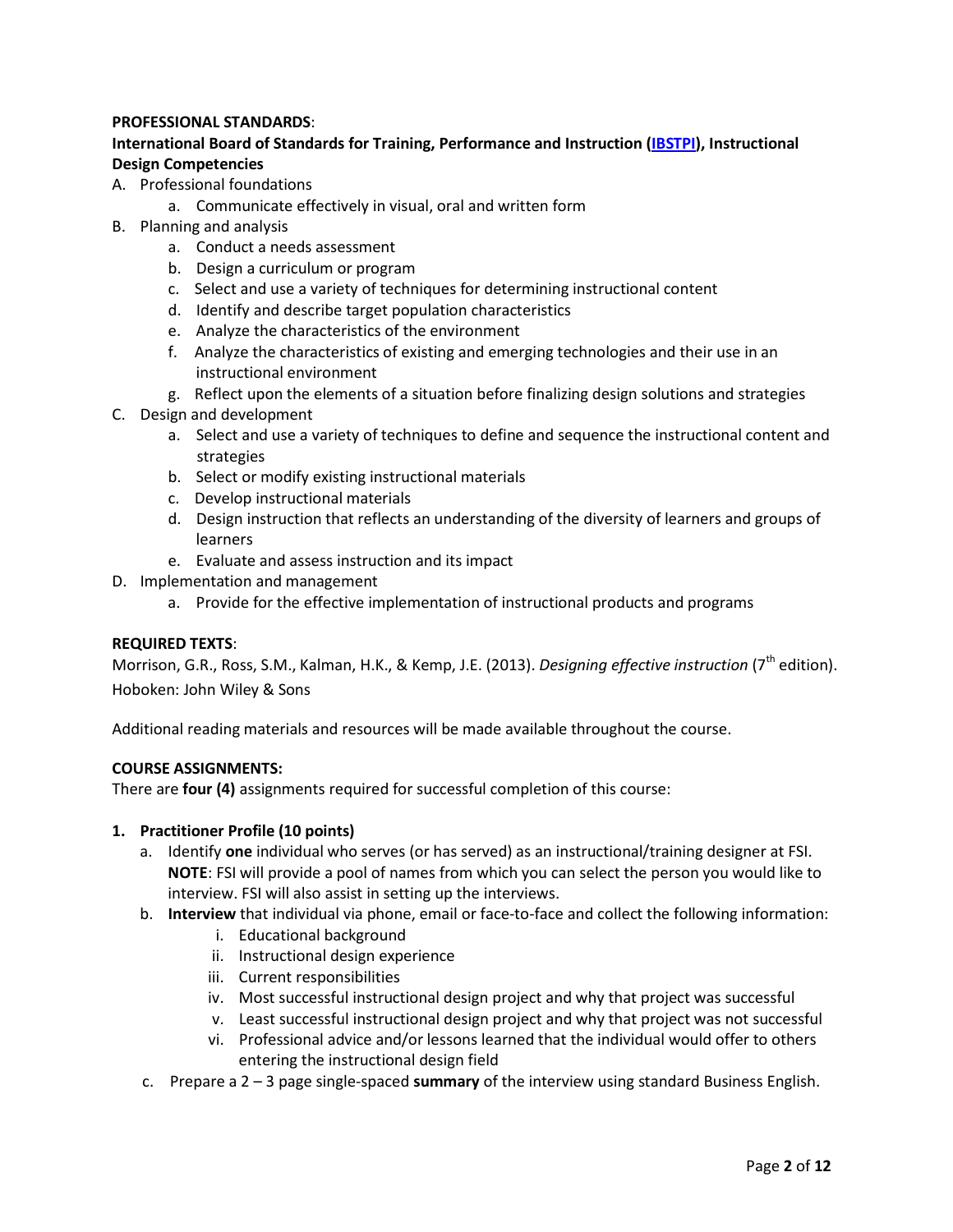- d. Prepare a brief **slide presentation** (5 slides maximum, 10 minutes per person) of your interview experience, particularly the most memorable lessons learned, to share in class
- e. For more information on how your Practitioner Profile is assessed, please refer to the *Practitioner Profile Grading Rubric* at the back of this syllabus.

## **2. Panel Discussion of Course Readings – Team Assignment (15 points)**

- a. There are **five (5) course member-led** discussions. Each discussion corresponds to a topic in the course readings:
	- i. Learner and Contextual Analysis
	- ii. Task Analysis
	- iii. Instructional Objectives
	- iv. Sequencing, Strategies, Messages
	- v. Formative and Summative Evaluation
- b. Each discussion will be led by a panel of **5** course members.
- c. Each panel will present a 10-15 minute summary of the readings on their selected topic. The presentation should include a **one-page handout** for the class that describes the main ideas and highlights of the readings.
- d. The panel will then pose questions and/or provide comments about the relevance of the readings to their work situation. All panel members must take part in leading the discussion.
- e. For more information on how discussion panel quality is assessed, please refer to the *Panel Discussion of Course Readings Grading Rubric* at the back of this syllabus.

## **3. Instructional Design Document & Prototype Presentation – Team Assignment (50 points)**

## *a. Instructional Design Document (40 points)*

- i. Working in teams of **3-5 members** (you may keep the same team members from your Panel groups or you may opt to work with entirely different people), course members will develop an instructional design document (IDD) which will detail their approach to development of the prototype instructional module prior to its actual development.
- ii. The topic will be determined **by the team collaboratively** but should be related to your current or upcoming area of specialization (e.g., language basics, composition).
- iii. The IDD will present the design concept and related materials in a professionallypolished document to the instructor. The design document will include the following components:
	- Instructional Problem Definition
	- Learner and Context Analysis
	- Task Analysis
	- Instructional Objectives
	- Instructional Approach (Sequencing, Strategies, Messages)
	- Limitations/constraints
	- Instructional Materials (Sample storyboards, flowcharts)
	- Formative & Summative Evaluation

## *b. Prototype Presentation (10 points)*

- i. The prototype presentation will consist of an **in-class** demonstration of the rudimentary prototype of the instructional design outlined in the IDD. The demonstration should clearly convey …
	- Scope of the prototype (e.g., topic, lesson, module, course)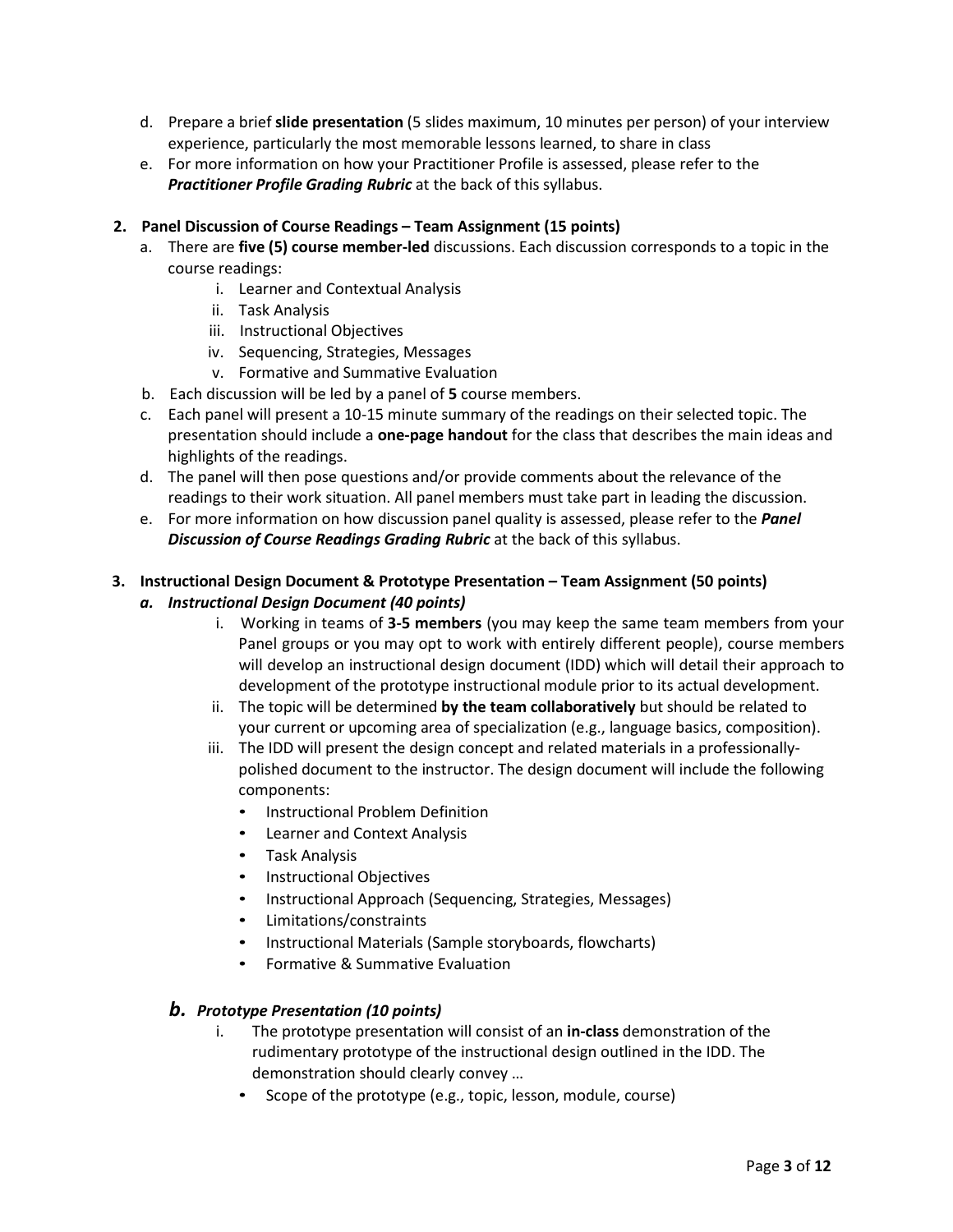- Media selected
- Sample assessment items
- Layout
- Essence of the design idea that demonstrates that your solution is the best choice based on the content of your IDD
- ii. For more information on how your IDD and prototype are assessed, please refer to the *Instructional Design Document & Prototype Presentation Grading Rubric* at the back of this syllabus.

## **4. Peer Reviews of IDD Components (25 points)**

- a. There will be a total of **five (5)** peer reviews, each corresponding to one of the first five components of the IDD and each reflecting the iterative nature of the instructional design process.
- b. Each course member will be asked to provide constructive evaluative feedback to other teams as you work on the IDD.
- c. Your feedback will be based on the criteria set down in the *Instructional Design Document & Prototype Presentation Grading Rubric***.**
- d. There will be one in-class peer review session for each of the five reviews, so that everyone can familiarize themselves with the peer review process.
- e. For more information about your peer review feedback is assessed, please consult the *Peer Review Grading Rubric* at the back of this Syllabus.

## **Total Possible Points for all Assignments: 100**

## **Note: Late assignments will be penalized 10% for each class session past the due date.**

#### **GRADING:**

The grading scale used in this course is the official George Mason University scale for graduate-level courses. Decimal percentage values ≥.5 will be rounded up (e.g., 92.5% will be rounded up to 93%); decimal percentage values <.5 will be rounded down (e.g., 92.4% will be rounded down to 92%).

| <b>Letter Grade</b> | <b>Total Points Earned</b> |
|---------------------|----------------------------|
| A                   | 93%-100%                   |
| A-                  | 90%-92%                    |
| $B+$                | 88%-89%                    |
| B                   | 83%-87%                    |
| <b>B-</b>           | 80%-82%                    |
| C                   | 70%-79%                    |
|                     | <70%                       |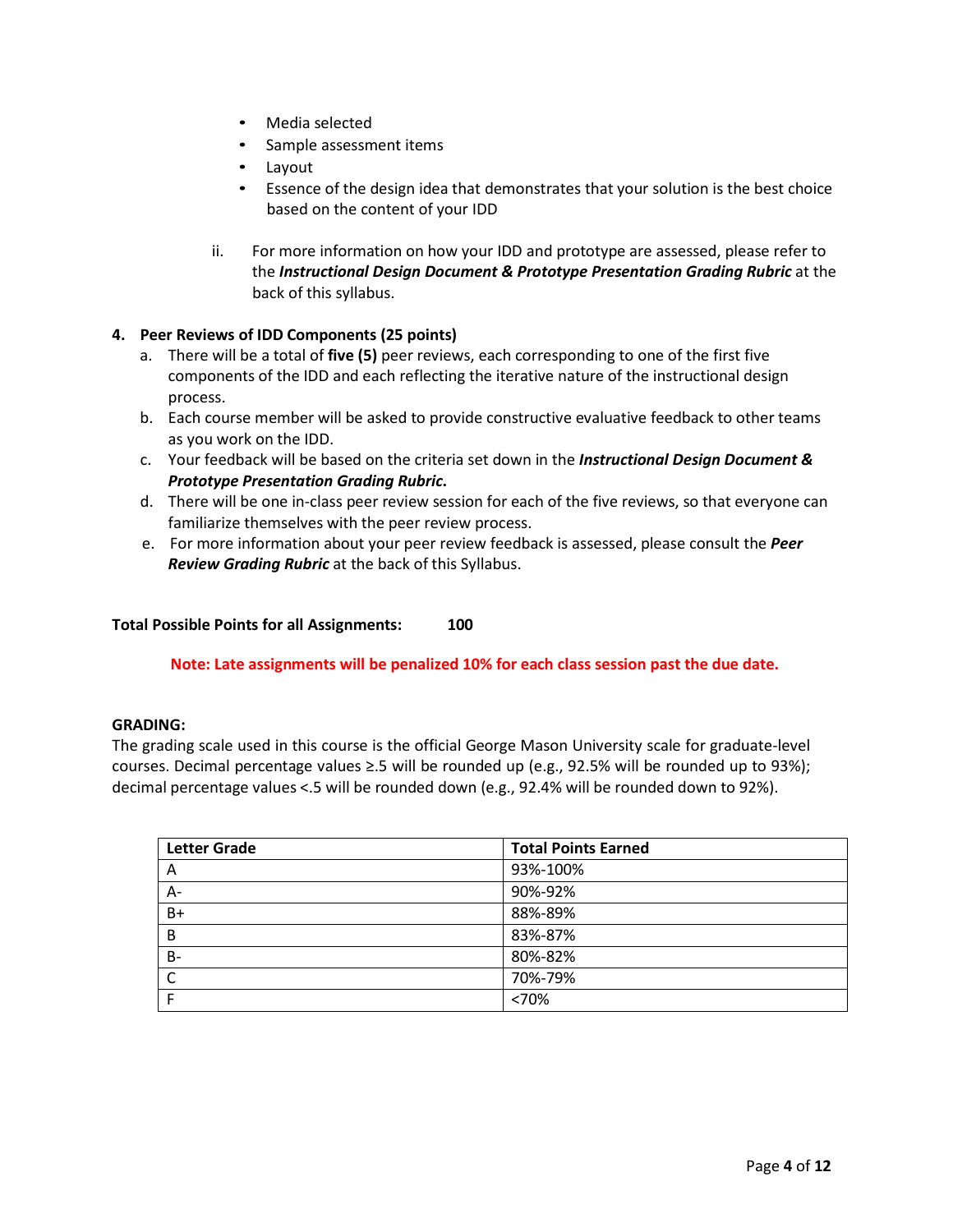#### **GMU POLICIES AND RESOURCES FOR STUDENTS**

- a. Students must adhere to the guidelines of the George Mason University Honor Code (See **<http://oai.gmu.edu/the-mason-honor-code/>**
- b. Students must follow the university policy for Responsible Use of Computing (See **[http://universitypolicy.gmu.edu/policies/responsible-use-of-computing/](http://universitypolicy.gmu.edu/policies/responsible-use-of-computing/))**).
- c. Students are responsible for the content of university communications sent to their George Mason University email account and are required to activate their account and check it regularly. All communication from the university, college, school, and program will be sent to students solely through their Mason email account.
- d. The George Mason University Counseling and Psychological Services (CAPS) staff consists of professional counseling and clinical psychologists, social workers, and counselors who offer a wide range of services (e.g., individual and group counseling, workshops and outreach programs) to enhance students' personal experience and academic performance (See **<http://caps.gmu.edu/>**).
- e. Students with disabilities who seek accommodations in a course must be registered with the George Mason University Office of Disability Services (ODS) and inform their instructor, in writing, at the beginning of the semester (See **<http://ods.gmu.edu/>**).
- f. Students must follow the university policy stating that all sound emitting devices shall be turned off during class unless otherwise authorized by the instructor.
- g. The George Mason University Writing Center staff provides a variety of resources and services (e.g., tutoring, workshops, writing guides, handbooks) intended to support students as they work to construct and share knowledge through writing (See **<http://writingcenter.gmu.edu/>**).

#### **PROFESSIONAL DISPOSITIONS**

Students are expected to exhibit professional behaviors and dispositions at all times.

## **CORE VALUES COMMITMENT**

The College of Education & Human Development is committed to collaboration, ethical leadership, innovation, research-based practice, and social justice. Students are expected to adhere to these principles: **<http://cehd.gmu.edu/values/>**.

**For additional information on the College of Education and Human Development, Graduate School of Education, please visit our websit[e http://gse.gmu.edu/](http://gse.gmu.edu/)**.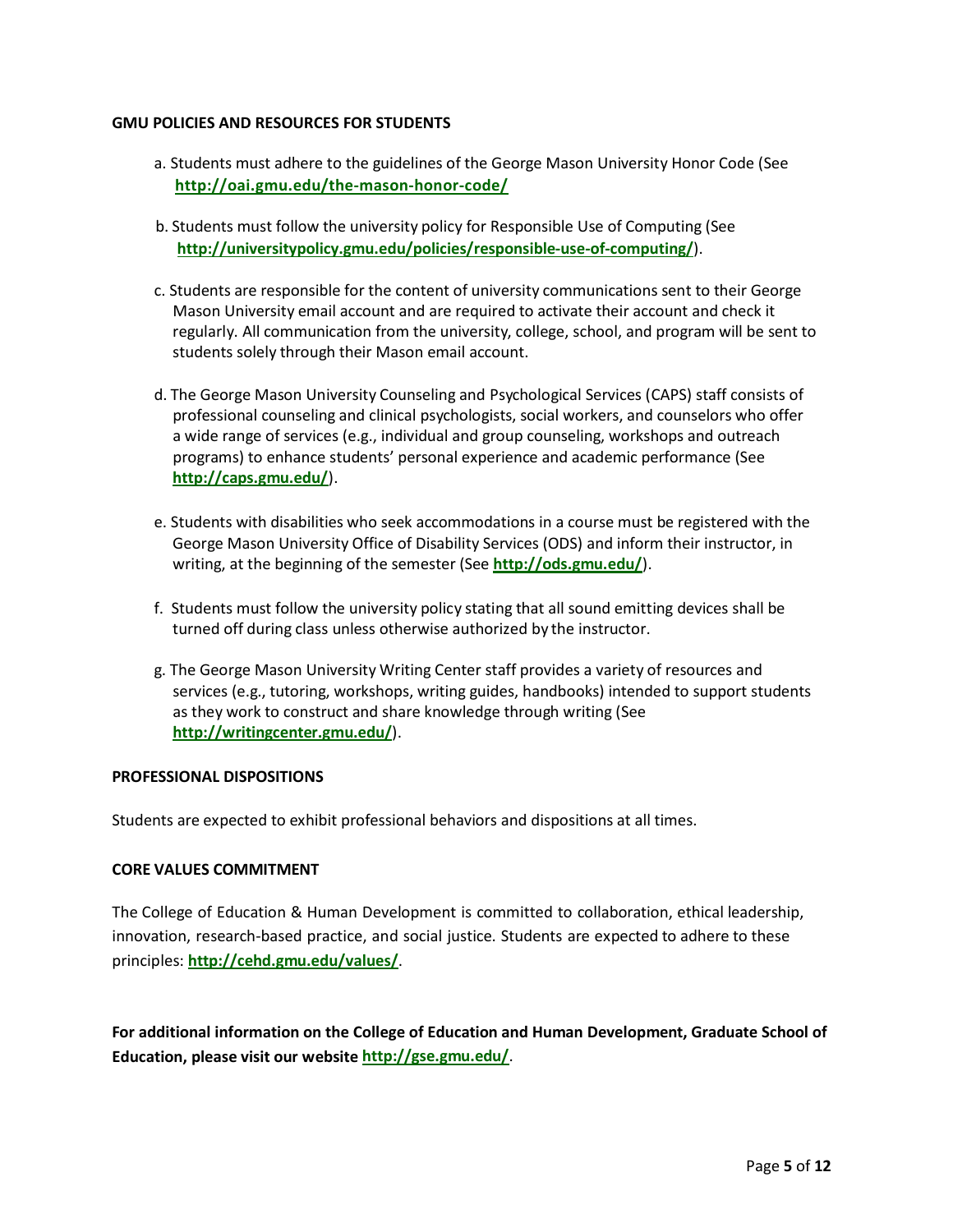## **COURSE SCHEDULE**:

| <b>DATE</b>         |           | <b>CLASS AGENDA</b>                                               |           | <b>ASSIGNMENTS FOR NEXT CLASS</b>     |
|---------------------|-----------|-------------------------------------------------------------------|-----------|---------------------------------------|
| Week $\overline{1}$ | $\bullet$ | Introductions                                                     | $\bullet$ | Read chapters 1 and 2 in the          |
| Sept. 3             | $\bullet$ | Review syllabus                                                   |           | Morrison text                         |
|                     | $\bullet$ | Sign-up for Panel Discussion team                                 | $\bullet$ | <b>Draft Instructional Problem</b>    |
|                     | $\bullet$ | Blackboard course site orientation                                |           | Definition                            |
|                     | $\bullet$ | Instructor presentation: Instructional Design                     |           |                                       |
|                     |           | <b>Overview</b>                                                   |           |                                       |
|                     | $\bullet$ | Sign-up for IDD project team and select                           |           |                                       |
|                     |           | project topic                                                     |           |                                       |
| Week <sub>2</sub>   | $\bullet$ | Peer Review #1 - present draft Instructional                      | $\bullet$ | Read chapter 3 in Morrison text       |
| Sept. 10            |           | Definition                                                        | $\bullet$ | Panel #1: Prepare handout for         |
|                     | $\bullet$ | Group work: Revise Instructional Problem                          |           | panel discussion                      |
|                     |           | Definition                                                        |           |                                       |
|                     | $\bullet$ | Instructor presentation: Learner and Context                      |           |                                       |
| Week 3              |           | <b>Analysis: Data Collection Techniques</b>                       |           |                                       |
| Sept. 17            | $\bullet$ | Panel #1 leads discussion on Learner and                          | $\bullet$ | Complete first draft of Learner and   |
|                     | $\bullet$ | <b>Context Analysis</b>                                           |           | <b>Context Analysis</b>               |
|                     |           | Instructor summary of Learner and Context<br>Analysis             |           |                                       |
|                     | $\bullet$ |                                                                   |           |                                       |
|                     |           | Group work: Begin drafting Learner and<br><b>Context Analysis</b> |           |                                       |
| Week 4              | $\bullet$ | Peer Review #2 - present draft Learner and                        | $\bullet$ | Read chapter 4 in Morrison text       |
| Sept. 24            |           | <b>Context Analysis</b>                                           | $\bullet$ | Panel #2: Prepare handout for         |
|                     | $\bullet$ | Group work: Revise Learner and Context                            |           | panel discussion                      |
|                     |           | Analysis                                                          |           |                                       |
|                     | $\bullet$ | Instructor presentation: Overview of Task                         |           |                                       |
|                     |           | Analysis                                                          |           |                                       |
| Week 5              | $\bullet$ | Panel #2 leads discussion on Task Analysis                        | $\bullet$ | Complete draft Task Analysis          |
| Oct. 1              | $\bullet$ | Instructor summary of Task analysis                               |           |                                       |
|                     | $\bullet$ | Group work: Begin drafting Task Analysis                          |           |                                       |
| Week 6              | $\bullet$ | Peer Review #3 - present draft Task Analysis                      | $\bullet$ | <b>Email Practitioner Profile</b>     |
| Oct. 8              | $\bullet$ | Group work: Revise Task Analysis                                  |           | assignment to instructor by 11:59     |
|                     | $\bullet$ | <b>Preparation for Practitioner Profile</b>                       |           | PM on Sunday, October 12              |
|                     |           | summaries and presentations                                       |           |                                       |
| Week 7              | $\bullet$ | <b>Practitioner Profile presentations</b>                         | $\bullet$ | Read chapter 5 in Morrison text       |
| Oct. 15             | $\bullet$ | Instructor presentation: Writing                                  | $\bullet$ | Review Gagné's Conditions of          |
|                     |           | <b>Instructional Objectives</b>                                   |           | Learning                              |
|                     |           |                                                                   | $\bullet$ | Review Techniques & Methods for       |
|                     |           |                                                                   |           | <b>Writing Objectives/Performance</b> |
|                     |           |                                                                   |           | <b>Outcomes</b>                       |
|                     |           |                                                                   | $\bullet$ | Panel #3: Prepare handout for         |
|                     |           |                                                                   |           | panel discussion                      |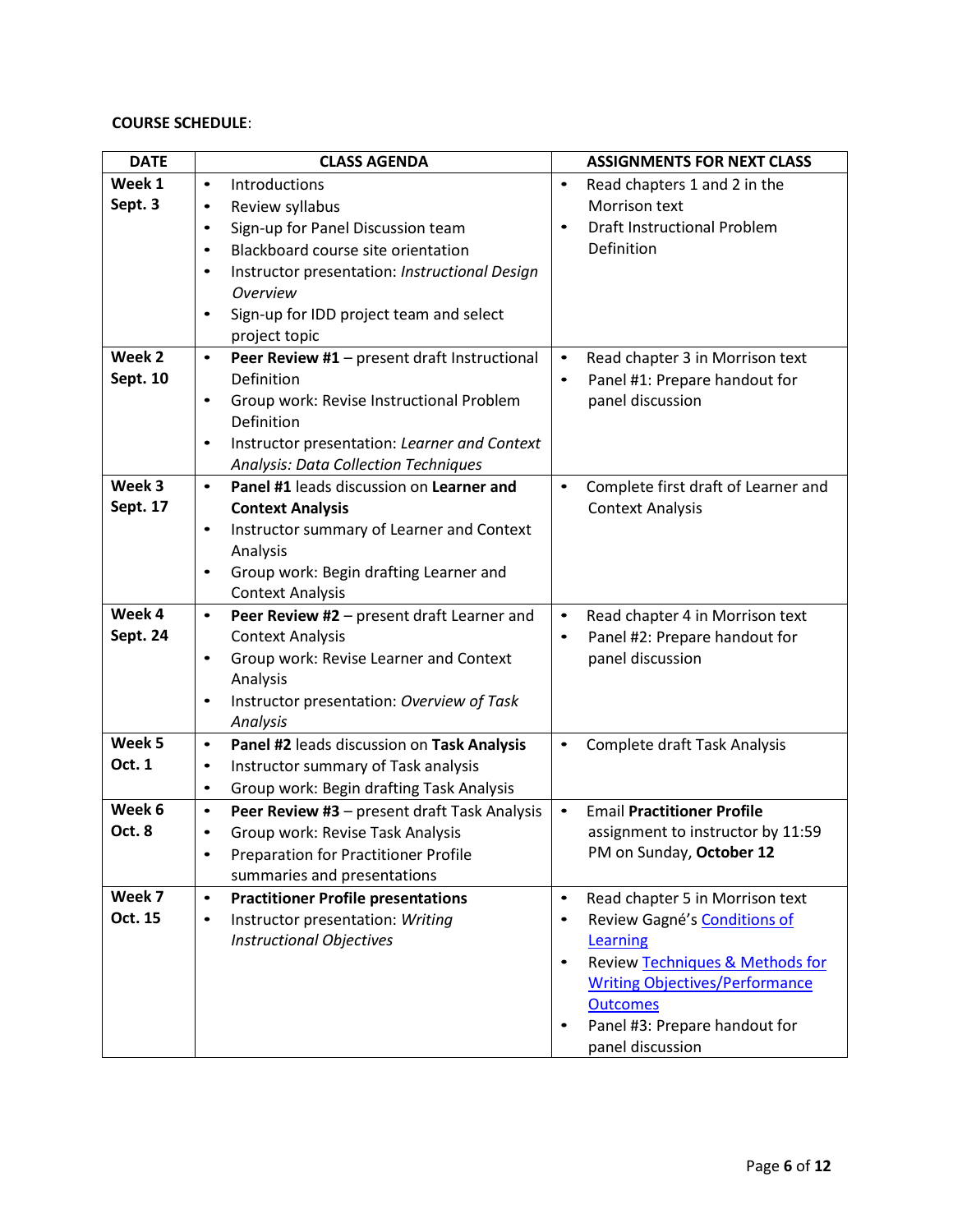| <b>DATE</b>    |           | <b>CLASS AGENDA</b>                               |           | <b>ASSIGNMENTS FOR NEXT CLASS</b>    |
|----------------|-----------|---------------------------------------------------|-----------|--------------------------------------|
| Week 8         | $\bullet$ | Panel #3 leads discussion on Instructional        | $\bullet$ | Complete draft Instructional         |
| Oct. 22        |           | <b>Objectives</b>                                 |           | Objectives                           |
|                | $\bullet$ | Instructor summary of Instructional               |           |                                      |
|                |           | Objectives                                        |           |                                      |
|                | $\bullet$ | Group work: Begin drafting Instructional          |           |                                      |
|                |           | Objectives                                        |           |                                      |
| Week 9         | $\bullet$ | Peer Review #4 - present draft Instructional      | $\bullet$ | Read chapters 6-8 in Morrison text   |
| Oct. 29        |           | <b>Objectives</b>                                 | $\bullet$ | Read the article Curriculum          |
|                | $\bullet$ | Group work: Revise Instructional Objectives       |           | Approaches in Language Teaching      |
|                | $\bullet$ | Instructor presentation: Instructional            |           |                                      |
|                |           | Approach-Sequencing, Strategies, Messages         |           |                                      |
| Week $10$      | $\bullet$ | Independent group work/no instructor              | $\bullet$ | Panel #4: Prepare handout for        |
| Nov. 5         |           |                                                   |           | panel discussion                     |
|                |           |                                                   |           |                                      |
| Week 11        | $\bullet$ | Panel #4 leads discussion on Instructional        | $\bullet$ | Complete draft Instructional         |
| <b>Nov. 12</b> |           | Approach                                          |           | Approach                             |
|                | $\bullet$ | Instructor summary of Instructional               | $\bullet$ | Read chapters 9 and 10 in Morrison   |
|                |           | Approach                                          |           | text                                 |
|                | $\bullet$ | Group work: Begin drafting Instructional          |           |                                      |
|                |           | Approach                                          |           |                                      |
| Week 12        | $\bullet$ | Peer Review #5 - present draft Instructional      | $\bullet$ | Revise Instructional Approach        |
| <b>Nov. 19</b> |           | Approach                                          | $\bullet$ | Reach chapters 11-13 in Morrison     |
|                | $\bullet$ | Selecting media for project prototype:            |           | text                                 |
|                |           | Cruising the Directory of Learning &              | $\bullet$ | Read the <b>Kirkpatrick Model of</b> |
|                |           | <b>Performance Tools</b>                          |           | <b>Evaluation</b>                    |
|                | $\bullet$ | Instructor presentation: Introduction to          | $\bullet$ | Panel #5: Prepare handout for        |
|                |           | Evaluation                                        |           | panel discussion                     |
|                |           | <b>NOVEMBER 26: THANKSGIVING RECESS, NO CLASS</b> |           |                                      |
| Week 13        | $\bullet$ | Panel #5 leads discussion on Evaluation           | $\bullet$ | Work on consolidated IDD &           |
| Dec. 3         | $\bullet$ | Instructor summary of Evaluation                  |           | prototype presentation               |
|                | $\bullet$ | Group work: Begin drafting Formative and          |           |                                      |
|                |           | <b>Summative Evaluation</b>                       |           |                                      |
| Week 14        | $\bullet$ | <b>Final Project Presentations: I</b>             | $\bullet$ | <b>Complete Mason Course</b>         |
| Dec. 10        |           |                                                   |           | Evaluations                          |
| Week 15        | $\bullet$ | <b>Final Project Presentations: II</b>            |           |                                      |
| Dec. 17        | $\bullet$ | Course wrap-up                                    |           |                                      |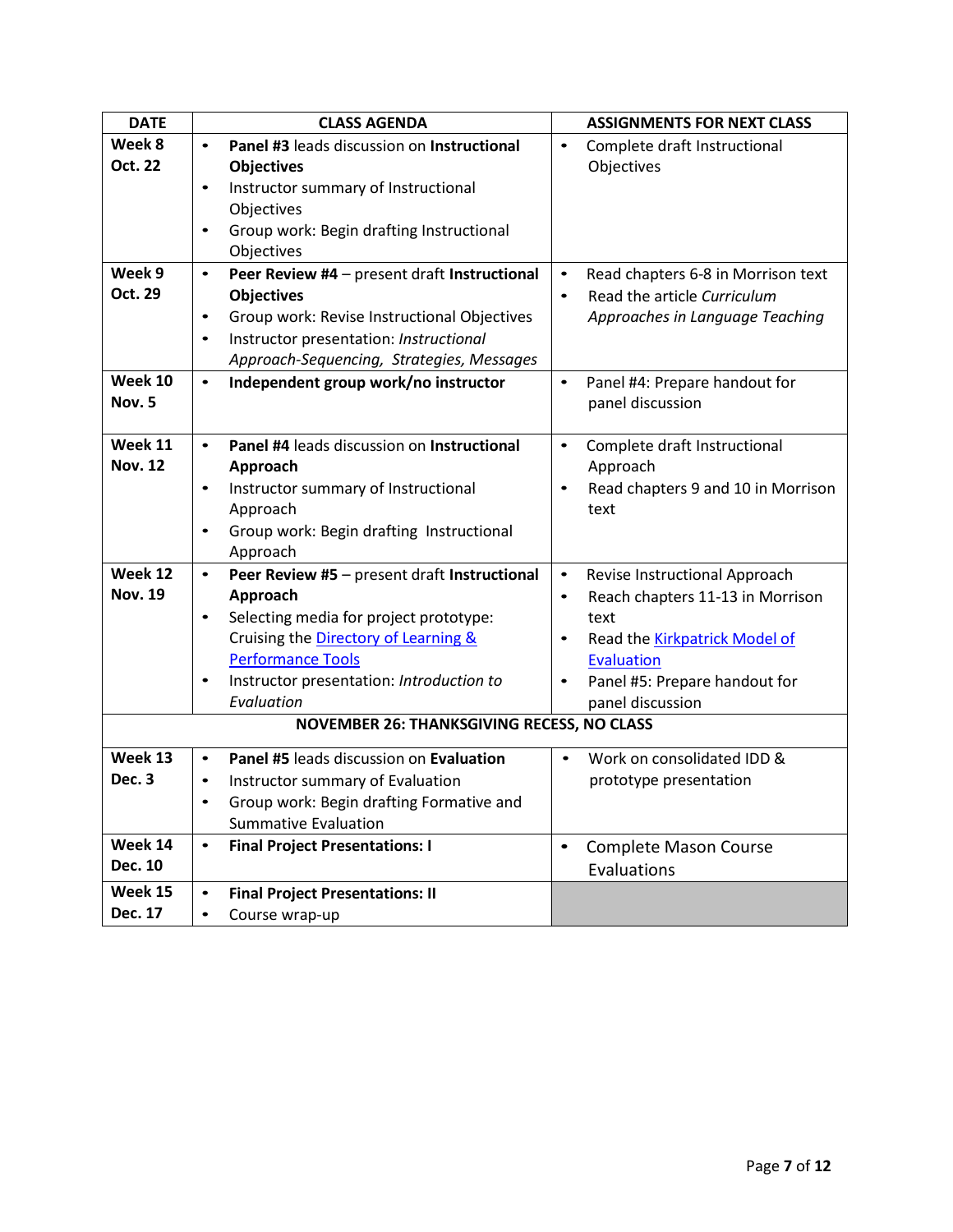# **ASSESSMENT RUBRICS:**

# **A. Practitioner Profile Grading Rubric (Total Possible Points: 10)**

| <b>Criteria</b>            | <b>Does Not Meet</b>     | <b>Meets Standards</b>     | <b>Exceeds Standards</b>  |
|----------------------------|--------------------------|----------------------------|---------------------------|
|                            | <b>Standards</b>         |                            |                           |
| <b>Completeness:</b>       | One or more of the six   | All six elements of the    | All six elements of the   |
|                            | elements of the          | assignment are present,    | assignment are present    |
|                            | assignment is missing,   | but only some covered      | and covered in a          |
|                            | remainder covered        | in a substantive way       | substantive way           |
|                            | superficially            | Point values: 3.8-4.9      |                           |
|                            | Point values: 0.0-3.7    |                            | Point value: 5            |
| Clarity:                   | Major points not clearly | Major points are stated    | Major points are stated   |
|                            | stated, little or no     | clearly, some supported    | clearly, supported by     |
|                            | specific details,        | with specific details,     | specific details,         |
|                            | examples, or analysis    | examples or analyses       | examples or analysis      |
|                            |                          | Point values: 1.5-1.9      | Point value: 2            |
|                            | Point values: 0.0-1.4    |                            |                           |
| Organization:              | Paper is unstructured    | Structure of the paper is  | Structure of the paper is |
|                            | and hard to follow       | generally clear, little or | clear and easy to follow, |
|                            |                          | no use of headings and     | with use of accurate      |
|                            |                          | sub-headings               | headings and sub-         |
|                            |                          | Point values: 0.8-0.9      | headings                  |
|                            | Point values: 0.0-0.7    |                            | Point value: 1            |
| Language:                  | Rules of English         | <b>Rules of English</b>    | Rules of grammar,         |
|                            | grammar, usage,          | grammar, usage,            | usage, spelling and       |
|                            | spelling and             | spelling and               | punctuation are           |
|                            | punctuation are not      | punctuation are            | followed consistently     |
|                            | followed, multiple       | generally followed         | throughout the paper,     |
|                            | language errors          | throughout the paper,      | no language errors        |
|                            |                          | one or two minor           |                           |
|                            |                          | language errors            |                           |
|                            | Point values: 0.0-0.7    | Point values: 0.8-0.9      | Point value: 1            |
| <b>Slide Presentation:</b> | No slide presentation    | Slide presentation         | Slide presentation        |
|                            | provided OR              | covers interview           | covers interview          |
|                            | presentation does not    | experience but little or   | experience with most      |
|                            | cover interview          | no personal lessons        | memorable personal        |
|                            | experience               | learned                    | lessons learned           |
|                            | Point values: 0.0-0.7    | Point values: 0.8-0.9      | Point value: 1            |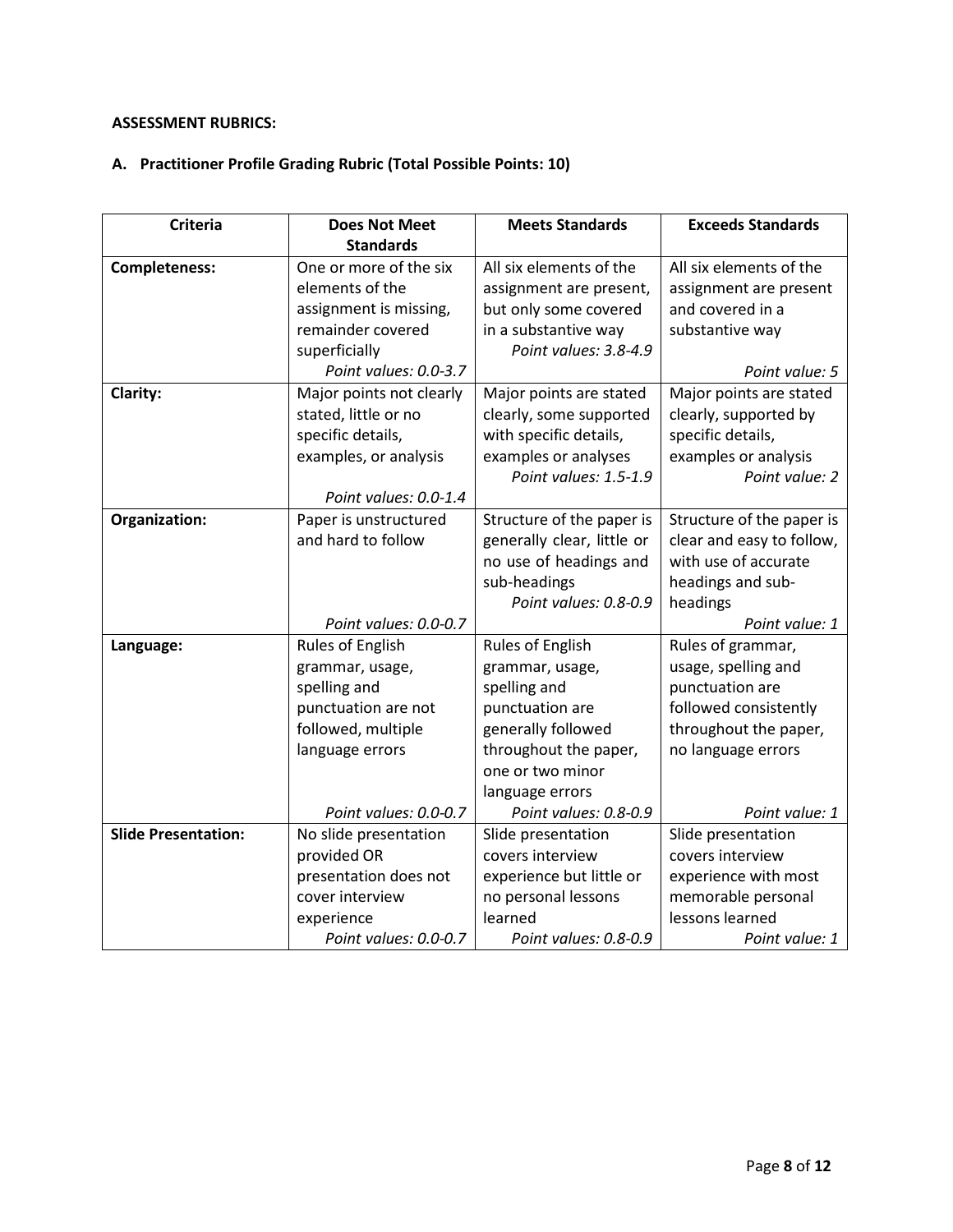| <b>Criteria</b>          | <b>Does Not Meet</b>     | <b>Meets Standards</b>    | <b>Exceeds Standards</b> |
|--------------------------|--------------------------|---------------------------|--------------------------|
|                          | <b>Standards</b>         |                           |                          |
| <b>Preparation:</b>      | Most aspects of the      | Most aspects of the       | All aspects of the       |
|                          | presentation were not    | presentation were well    | presentation were well   |
|                          | well prepared and        | prepared and presenters   | prepared and presenters  |
|                          | presenters               | demonstrated some grasp   | demonstrated a complete  |
|                          | demonstrated little or   | of topic                  | grasp of topic           |
|                          | no grasp of topic        |                           |                          |
|                          | Point values: 0.0-3.1    | Point values: 3.2-3.9     | Point value: 4           |
| <b>Content Coverage/</b> | Few aspects of the topic | Most aspects of the topic | All aspects of the topic |
| Ideas:                   | were covered and most    | were covered and most     | were covered and all     |
|                          | objectives were not met  | objectives were met       | objectives were met      |
|                          | Point values: 0.0-2.4    | effectively               | effectively              |
|                          |                          | Point values: 2.5-2.9     | Point value: 3           |
| <b>Team</b>              | Major errors/issues in   | Some minor errors in      | Team was well            |
| <b>Coordination:</b>     | working as a team        | coordination and/or       | coordinated and all      |
|                          |                          | collaboration             | members collaborated     |
|                          |                          |                           | and cooperated           |
|                          | Point values: 0.0-2.4    | Point values: 2.5-2.9     | Point value: 3           |
| <b>Facilitation:</b>     | No supplementary         | Presenters occasionally   | Presenters often         |
|                          | comment or probing       | supplemented comments     | supplemented comments    |
|                          | questions/hypotheses     | with additional probing   | with additional probing  |
|                          | to stimulate class       | questions or hypotheses   | questions or hypothesis  |
|                          | discussion               | to stimulate class        | to stimulate class       |
|                          |                          | discussion                | discussion               |
|                          |                          |                           | Point value: 3           |
|                          | Point values: 0.0-2.4    | Point values: 2.5-2.9     |                          |
| Handout:                 | Handout did not          | Handout generally         | Handout consistently     |
|                          | support the discussion,  | supported the discussion  | supported the discussion |
|                          | few aspects were         | and most aspects were     | and all aspects were     |
|                          | covered                  | covered                   | covered completely       |
|                          |                          |                           | Point value: 2           |
|                          | Point values: 0.0-1.5    | Point values: 1.6-1.9     |                          |

# **B. Panel Discussion of Course Readings Grading Rubric (Total Possible Points: 15)**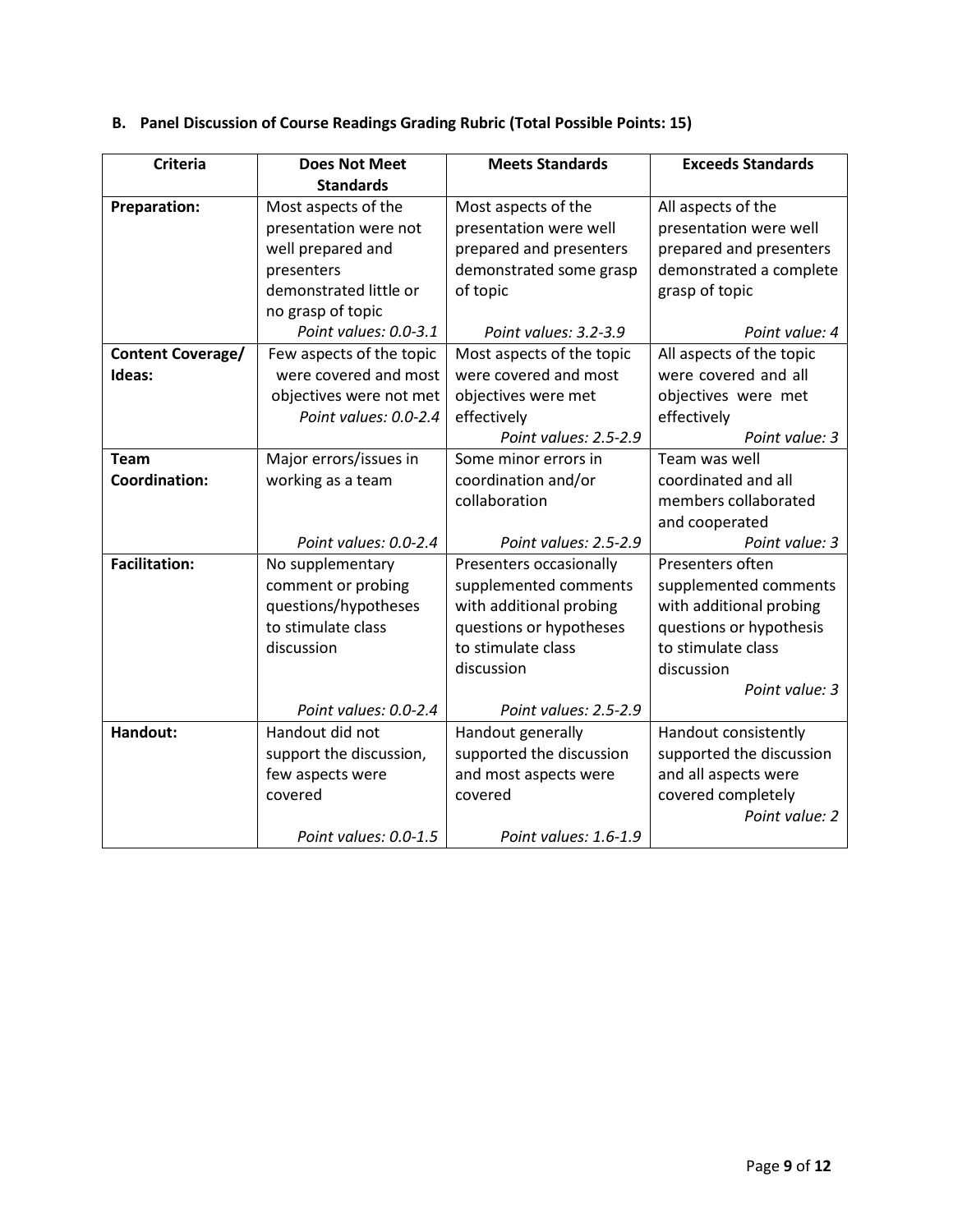## **C. Instructional Design Document & Prototype Presentation Grading Rubric (Total Possible Points: 50)**

| <b>Criteria</b>                | <b>Does Not Meet</b>      | <b>Meets Standards</b>      | <b>Exceeds Standards</b> |
|--------------------------------|---------------------------|-----------------------------|--------------------------|
|                                | <b>Standards</b>          |                             |                          |
| <b>Problem definition:</b>     | Instructional design      | Instructional design        | Instructional design     |
|                                | problem is not clearly    | problem is articulated      | problem is articulated   |
|                                | stated                    | clearly, but with little or | clearly and supported    |
|                                |                           | no supporting data          | with a variety of data   |
|                                |                           |                             | sources                  |
|                                | Point values: 0.0-2.3     | Point values: 2.4-2.9       | Point value: 3           |
| <b>Learner &amp; Context</b>   | Little or no description  | Adequate description of     | Comprehensive, data-     |
| <b>Analysis:</b>               | of learner                | learner characteristics     | driven description of    |
|                                | characteristics and how   | and how the context         | learner characteristics  |
|                                | the context relates to    | relates to the problem,     | and how the context or   |
|                                | the problem, little or no | some use of supporting      | environment relates to   |
|                                | supporting data           | data                        | the problem              |
|                                | Point values: 0.0-3.9     | Point values: 4.0-4.9       |                          |
|                                |                           |                             | Point value: 5           |
| <b>Task Analysis:</b>          | Method and content        | Method and content          | Method and content       |
|                                | reflects neither SME      | reflects some SME           | clearly reflects use of  |
|                                | input nor other data      | input, little or no other   | substantive SME input    |
|                                | sources                   | data sources                | as well as other data    |
|                                |                           |                             | sources                  |
|                                | Point values: 0.0-3.9     | Point values: 4.0-4.9       | Point value: 5           |
| Instructional                  | Few or none of the        | Most instructional          | All instructional        |
| <b>Objectives:</b>             | instructional objectives  | objectives are              | objectives are           |
|                                | are measurable nor        | measurable and most         | measurable and all       |
|                                | supported by the          | supported by the            | supported by the         |
|                                | instructional need &      | instructional need &        | instructional need &     |
|                                | task analysis data        | task analysis data          | task analysis data       |
|                                | Point values: 0.0-3.9     |                             |                          |
|                                |                           | Point values: 4.0-4.9       | Point value: 5           |
| <b>Instructional Approach:</b> | Instructional             | Instructional               | Instructional            |
|                                | sequencing, strategies    | sequencing, strategies      | sequencing, strategies   |
|                                | & messages do not flow    | & messages generally        | & messages all flow      |
|                                | logically from the        | flow logically from the     | logically from the       |
|                                | instructional need,       | instructional need,         | instructional need,      |
|                                | learner, context & task   | learner, context & task     | learner, context & task  |
|                                | analyses, major           | analyses, with only         | analyses                 |
|                                | disconnects               | minor disconnects           |                          |
|                                |                           | Point values: 4.0-4.9       |                          |
|                                | Point values: 0.0-3.9     |                             | Point value: 5           |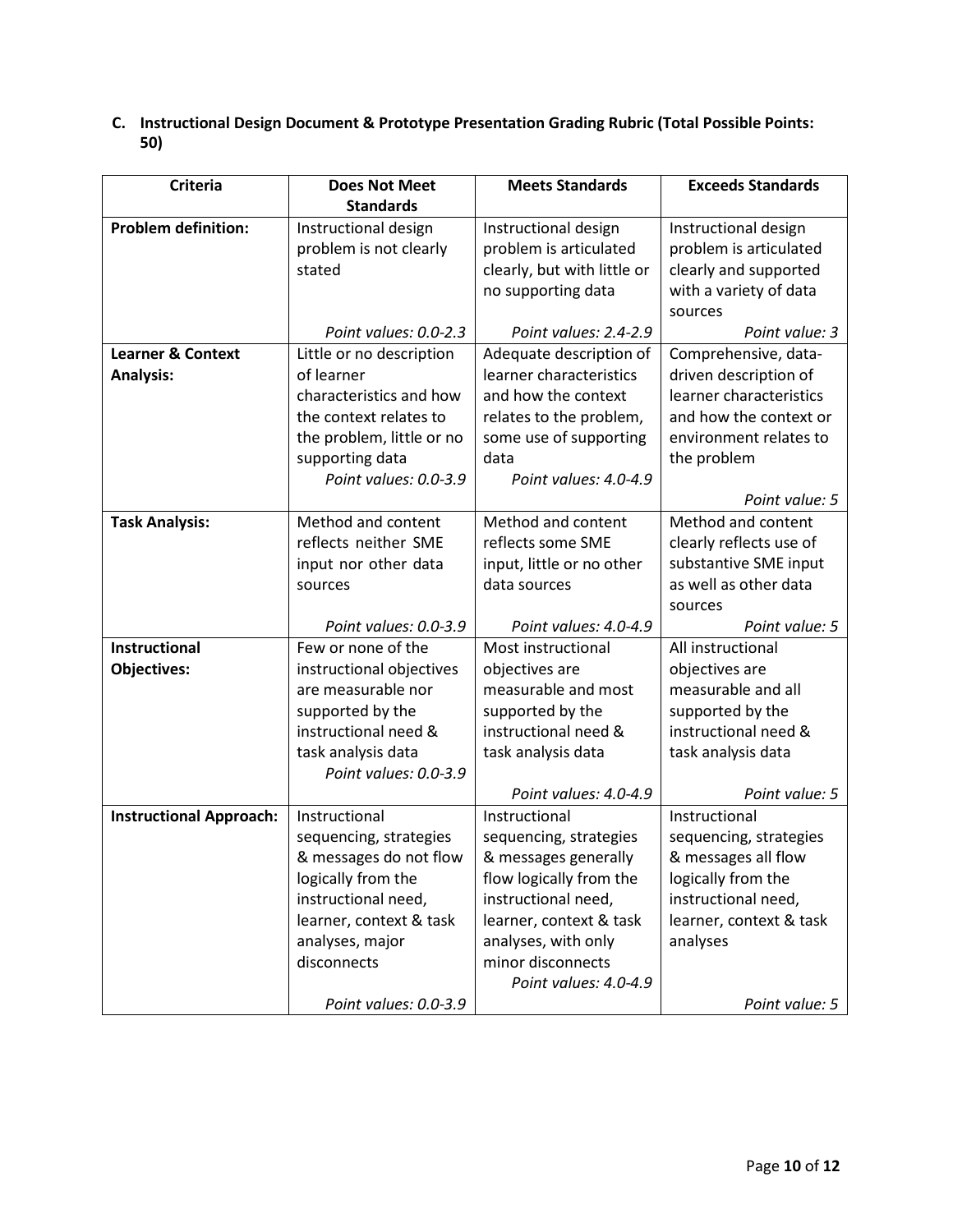| <b>Criteria</b>                 | <b>Does Not Meet</b>    | <b>Meets Standards</b>     | <b>Exceeds Standards</b>  |
|---------------------------------|-------------------------|----------------------------|---------------------------|
|                                 | <b>Standards</b>        |                            |                           |
| Limitations,                    | Instructional design    | Instructional design       | Instructional design      |
| <b>Constraints:</b>             | document does not       | document articulates       | document clearly          |
|                                 | articulate any pre-     | some pre-project           | articulates all pre-      |
|                                 | project limitations or  | limitations or             | project limitations and   |
|                                 | constraints             | constraints                | constraints               |
|                                 | Point values: 0.0-0.7   | Point values: 0.8-0.9      | Point value: 1            |
| <b>Instructional Materials:</b> | Choice of instructional | Choice of instructional    | Choice of instructional   |
|                                 | materials does not      | materials somewhat         | materials clearly         |
|                                 | reflect instructional   | reflects selected          | reflects selected         |
|                                 | strategies,             | instructional strategies,  | instructional strategies, |
|                                 | limitations/constraints | limitations/constraints    | as well as                |
|                                 |                         |                            | limitations/constraints   |
|                                 | Point values: 0.0-3.9   | Point values: 4.0-4.9      |                           |
|                                 |                         |                            | Point value: 5            |
| <b>Formative &amp;</b>          | Instructional design    | Instructional design       | Instructional design      |
| <b>Summative Evaluation:</b>    | document does not       | document contains a        | document contains         |
|                                 | contain a formative     | limited formative and      | both a comprehensive      |
|                                 | and/or summative        | summative evaluation       | formative & summative     |
|                                 | evaluation plan, no     | with little or no          | evaluation plan,          |
|                                 | supporting data sources | supporting data sources    | supported by a variety    |
|                                 |                         |                            | of data sources           |
|                                 | Point values: 0.0-3.9   | Point values: 4.0-4.9      |                           |
|                                 |                         |                            | Point value: 5            |
| Organization:                   | Instructional design    | Structure of the           | Structure of the          |
|                                 | document is             | instructional design       | instructional design      |
|                                 | unstructured and hard   | document is generally      | document is clear and     |
|                                 | to follow               | clear, little or no use of | easy to follow, with use  |
|                                 |                         | headings and sub-          | of accurate headings      |
|                                 |                         | headings                   | and sub-headings          |
|                                 | Point values: 0.0-2.3   | Point values: 2.4-2.9      | Point value: 3            |
| Language:                       | <b>Rules of English</b> | <b>Rules of English</b>    | Rules of grammar,         |
|                                 | grammar, usage,         | grammar, usage,            | usage, spelling and       |
|                                 | spelling and            | spelling and               | punctuation are           |
|                                 | punctuation are not     | punctuation are            | followed consistently     |
|                                 | followed, multiple      | generally followed         | throughout the            |
|                                 | language errors         | throughout the             | instructional design      |
|                                 | throughout the          | instructional design       | document, no language     |
|                                 | instructional design    | document, one or two       | errors                    |
|                                 | document                | minor language errors      |                           |
|                                 | Point values: 0.0-2.3   | Point values: 2.4-2.9      | Point value: 3            |